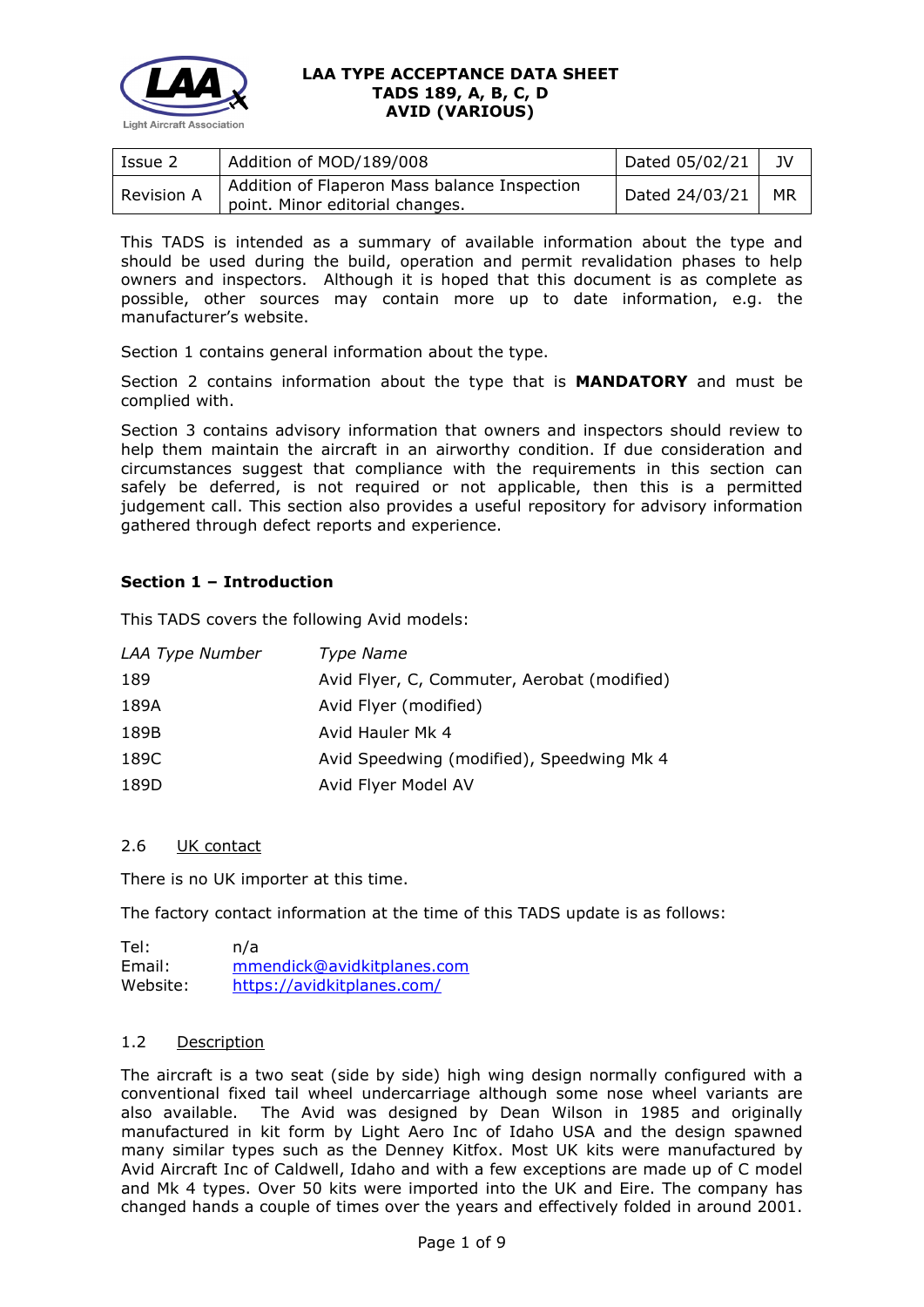

More recently, the rights to **Avid Aircraft** were acquired by Mark Mendick of Unionville, Iowa, USA. At the time of this TADS update, the plan is to start producing 'Mark IV' kits again in 2018 and can supply parts for all models.

In general the aircraft types can be identified as those with a radiator fitted against the firewall (Model B and C) and those with a pair of radiators immediately behind the propeller (Mk 4). There are a small number of A models which defy even this simple description.

The fuselage is manufactured from welded 4130 Chro-Moly steel tube rigid joint truss structure. The wings consist of twin 6061 aluminium alloy spars with plywood ribs bonded with epoxy adhesive and fibreglass wing tips. Early marques had additional nose ribs and wire trailing edges that were later replaced with aluminium sheet leading and formed trailing edges. Wing control surfaces are flaperons which combine ailerons and flap functions. Welded 4130 is used for steel lift struts, main gear legs and tail surface assemblies. Push/pull tubes and bell-cranks link the flaperons and elevator to control columns, single wire cables link rudder to pedals. All surfaces are covered with 1.6 oz Dacron fabric, dope sealed and painted.

Average empty weight for B & C models is 485 lbs and 550 lbs for Mk 4 types. Some builders have exceeded these figures with extras and suffer reduced climb performance as a result.

UK Avids have been fitted with a variety of engines including various Rotax 2-Strokes, Rotax 912UL, Jabiru 2200A, Hirth and BMW R100 engines. Propellers from a number of manufacturers have been installed including amongst others: GSC, GT Propellers, Ivoprop, Lodge and Warp Drive.

Note that the only propeller(s) approved for an individual aircraft are those listed on the individual aircraft's Operating Limitations document or in the [PTL/1](http://www.lightaircraftassociation.co.uk/engineering/NewMods/PTL.html) (Propeller Type List) for the type.

The aircraft is classed as an SEP ("Group A") type.

# **Section 2 – Mandatory information for owners, operators and inspectors**

At all times, responsibility for the maintenance and airworthiness of an aircraft rests with the owner. Condition No 3 of a Permit to Fly requires that: *"the aircraft shall be maintained in an airworthy condition".* 

# 2.1 Fast Build Kit 51% Compliance

Not applicable, these aircraft are only accepted in slow-build kit form with the fuselage and tail surfaces supplied as pre-welded assembles but the wing requiring assembly from components.

### 2.2 Build Manual

A build manual is supplied with the kit.

### 2.3 Build Inspections

Build inspection schedule: 9 (tubular aircraft) Inspector approval codes A-A, A-M or K. The Inspector signing off final inspection also requires 'first flight' endorsement.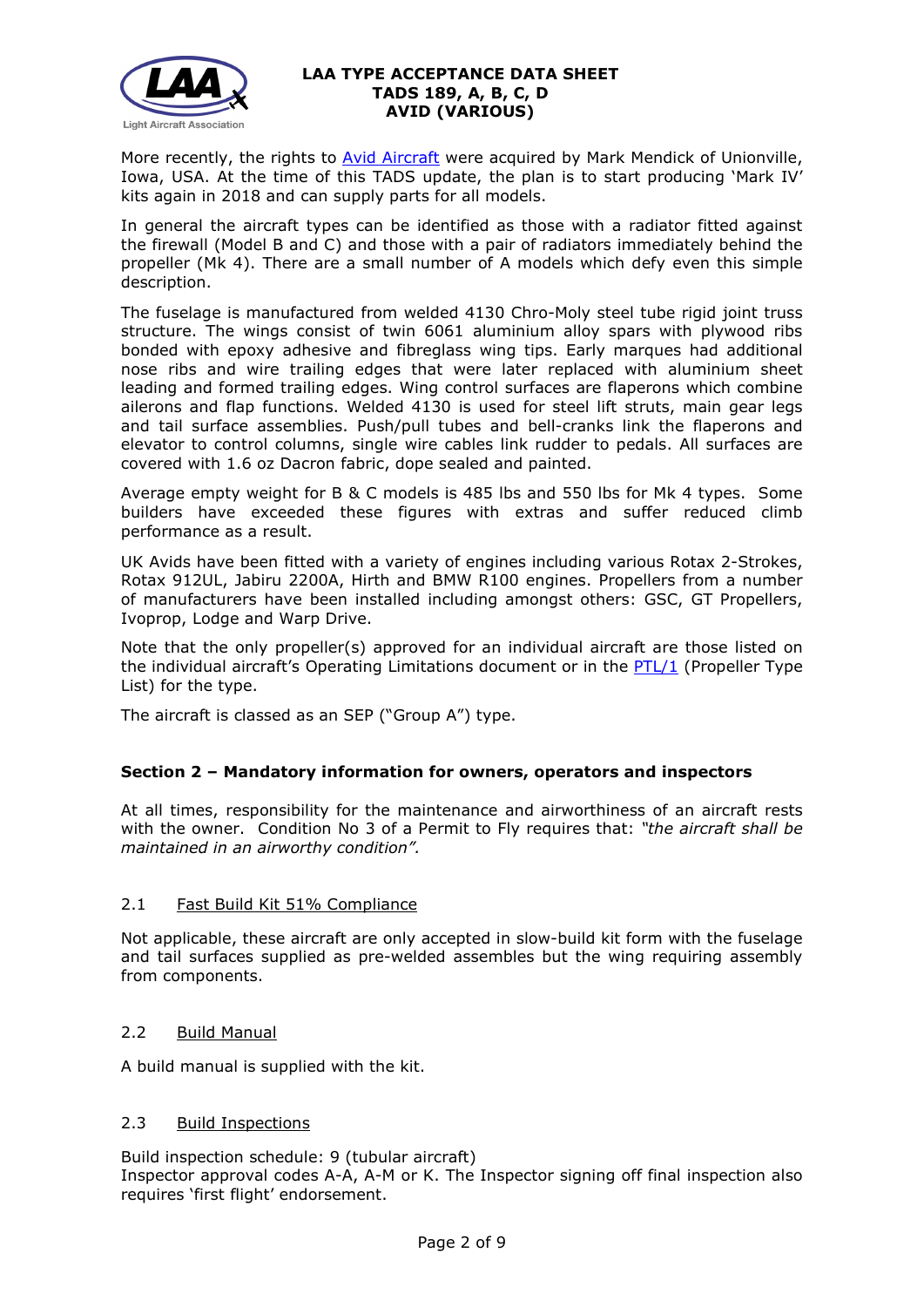

## 2.4 Flight Manual

There is no specific flight manual for the Avid and with so many different airframe/powerplant/propeller/equipment combinations each individual aircraft is likely to behave differently to another.

There is an owners' forum, **AvidFoxFlyers**, which might provide useful (although unverified) information.

### 2.5 Mandatory Permit Directives

There is one MPD applicable specifically to this aircraft type:

[MPD 2002-002](http://www.lightaircraftassociation.co.uk/engineering/TADs/189/MPD2002-002.pdf) Provision of Elevator Down Stop

Also check the LAA website for other MPDs that are non-type specific [\(TL2.22\)](http://www.lightaircraftassociation.co.uk/engineering/TechnicalLeaflets/Operating%20An%20Aircraft/TL%202.22%20non-type%20specific%20MPDs.pdf).

#### 2.6 LAA Required Modifications (including LAA issued AILs, SBs, etc)

The following modifications and inspection procedures are considered mandatory by the LAA:

| <b>PFA Letter 17/06/92</b> | Flaperon rigging method                    |
|----------------------------|--------------------------------------------|
| <b>PFA MOD/189/001</b>     | Avid noseleg reinforcement                 |
| <b>PFA MOD/189/002</b>     | Avid seat mountings/control restriction    |
| PFA MOD/189/003            | Cracks in flaperon hanger                  |
| <b>PFA MOD/189/005</b>     | Fuel shutoff valve - fuel flow restriction |
| PFA MOD/189/006            | Provision of elevator down stop            |
| <b>PFA MOD/189/007</b>     | Lift strut threaded rod end inspection     |
| <b>PFA MOD/189/008</b>     | Nosegear bolt alignment                    |

## 2.7 Additional engine operating limitations to be placarded or shown by instrument markings

Notes:

- 1. Refer to the engine manufacturer's latest documentation for the definitive parameter values and recommended instruments.
- 2. Where an instrument is not fitted, the limit need not be displayed.

### 2.8 Control surface deflections

The aircraft build manual should be consulted for airframe specific control deflections due to the variety of airframe configurations.

Note: flap deflection must be limited to a maximum of 15°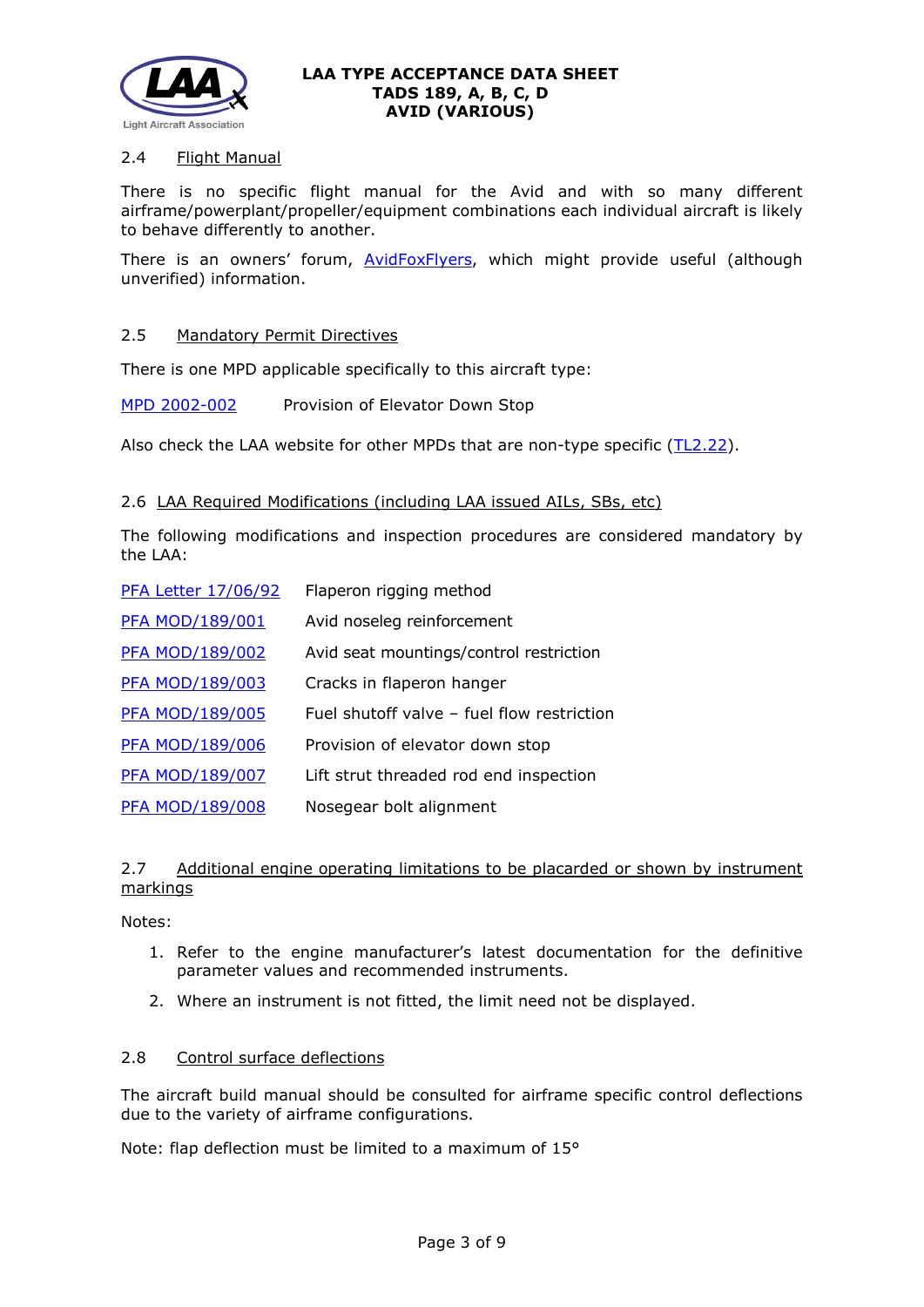

### 2.9 Operating Limitations and Placards

Note: Due to the wide variety of airframe configuration, engine and propeller combinations found across the Avid fleet, the wording on an individual aircraft's Operating Limitations document takes precedence.

- 1. Maximum number of occupants authorised to be carried: Two
- 2. The aircraft must be operated in compliance with the following operating limitations, which shall be displayed in the cockpit by means of placards or instrument markings:
	- 2.1 Aerobatic Limitations

Aerobatic manoeuvres are prohibited. Intentional spinning is prohibited.

2.2 Loading Limitations

Maximum Total Weight Authorised: Refer to Operating Limitations CG Range: Refer to Operating Limitations Datum Point is: Refer to Operating Limitations

2.3 Engine Limitations

Maximum Engine RPM: Refer to Operating Limitations Maximum continuous engine RPM: Refer to Operating Limitations

2.4 Airspeed Limitations

Maximum Indicated Airspeed ( $V_{NE}$ ): Refer to Operating Limitations Max Indicated Airspeed Flaps Extended: Refer to Operating Limitations

2.5 Other Limitations The aircraft shall be flown by day and under Visual Flight Rules only. Smoking in the aircraft is prohibited.

Additional Placards:

"Occupant Warning - This Aircraft has not been Certificated to an International Requirement"

A fireproof identification plate must be fitted to fuselage, engraved or stamped with aircraft's registration letters.

### 2.10 Maximum permitted empty weight

Not applicable.

### **Section 3 – Advice to owners, operators and inspectors**

#### 3.1 Maintenance Manual

There is no dedicated maintenance manual provided for the aircraft and with a wide variety of engine and propeller combinations available, all available manufacturers' maintenance information should be referenced wherever possible. The LAA Generic Maintenance Schedule (based on the CAA LAMS schedule) should be used as a guide for required maintenance inspections.

There may be some useful (though unverified) information found on the [AvidFoxFlyers](http://www.avidfoxflyers.com/) forum.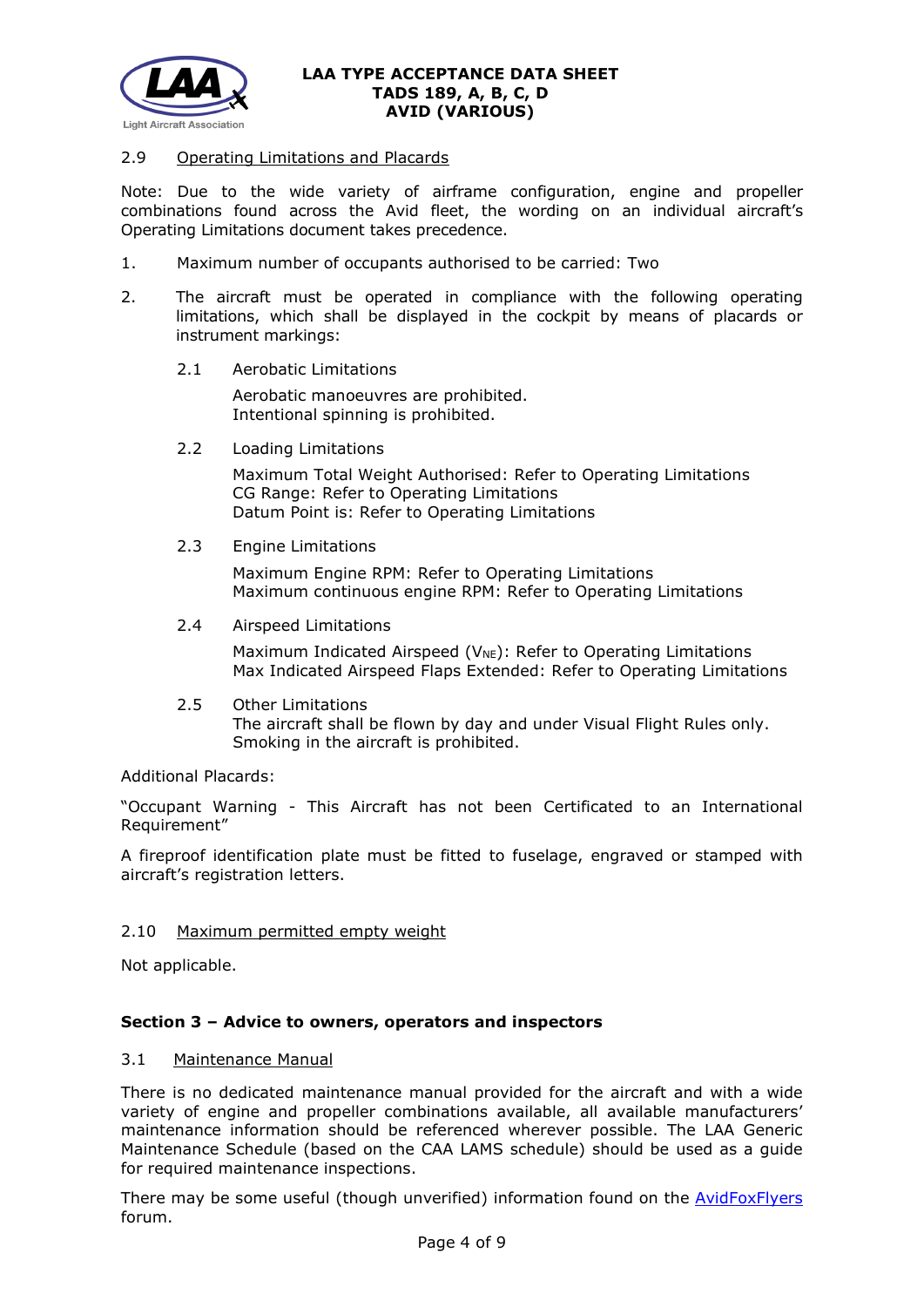

For Rotax powered aircraft, the [Rotax Technical Documentation](http://www.flyrotax.com/services/technical-documentation.html) online site provides access to all current Rotax engine information.

## 3.2 Manufacturer's/Standard Options

None.

## 3.3 Manufacturer's Information (including Service Bulletins, Service Letters, etc)

In the absence of any over-riding LAA classification, inspections and modifications published by the manufacturer should be satisfied according to the recommendation of the manufacturer. It is the owner's responsibility to be aware of and supply such information to their Inspector.

| Reference                    | Description                                                                   | Applicability                                                                        |
|------------------------------|-------------------------------------------------------------------------------|--------------------------------------------------------------------------------------|
| <b>Avid Directory AD#004</b> | Aileron control rod end<br>binding                                            | All variants                                                                         |
| Avid Directory AD#005        | Jury strut attachment                                                         | All variants                                                                         |
| Avid Directory AD#006        | Wooden propeller<br>installations                                             | All aircraft fitted with<br>wooden propellers                                        |
| Avid Directory AD#007        | Correct installation of<br>flaperon counterweights<br>and lift strut fairings | All variants                                                                         |
| Avid Directory AD#008        | Possible contamination of<br>fibreglass fuel tanks                            | Avid Flyer B, C, Mk IV s/n<br>300 and up, any aircraft<br>with fibreglass fuel tanks |
| Avid Directory AD#009        | Correct installation of<br>aluminium leading edge                             | All aircraft with aluminium<br>leading edges                                         |
| <b>Service Letter</b>        | Fuel venting issues                                                           | All aircraft with fibreglass<br>fuel tanks                                           |
| <b>Service Letter</b>        | Possible damage to turtle<br>decks                                            | All variants                                                                         |
| Safety Notice 27/04/89       | Correct installation of Peery<br>propellers                                   | All aircraft fitted with Peery<br>propellers                                         |
| Safety Notice 16/05/89       | Various subjects                                                              | All variants                                                                         |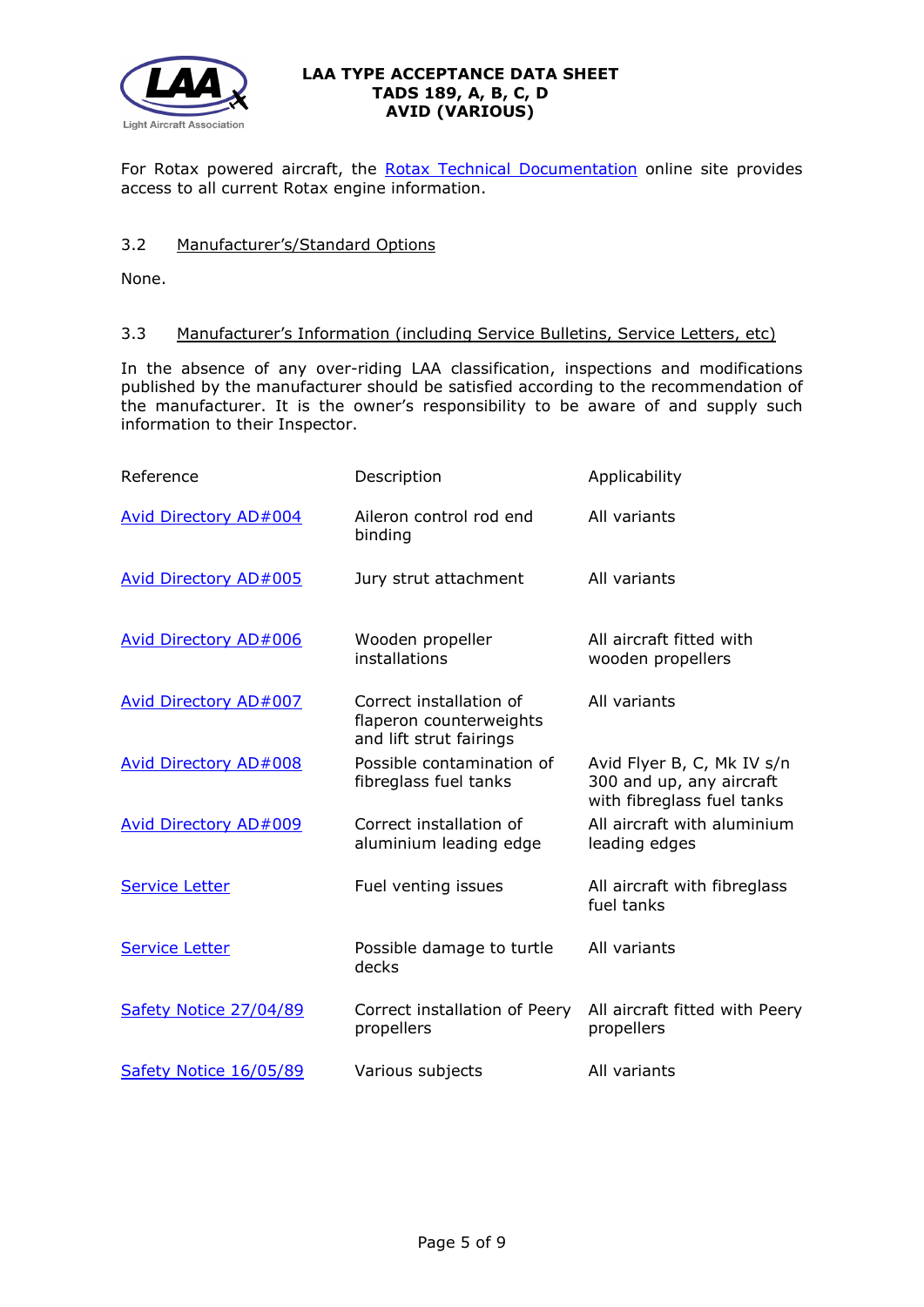

# 3.4 Special Inspection Points

- 1. [PFA Letter: Avid Fuel System Contamination](http://www.lightaircraftassociation.co.uk/engineering/TADs/189/PFA%20Letter%20Avid%20Fuel%20System%20Contam%20160892.pdf) This information requires a 'one time' inspection for contamination of fuel systems in Avids with GRP fuel tanks. Repeat inspection whenever appropriate.
- 2. [PFA MOD/189/004](http://www.lightaircraftassociation.co.uk/engineering/TADs/189/PFA%20MOD%20189%20004%20Elevator%20Push%20Rod%20Wear%20030807.pdf) concerns the inspection of elevator push rod guide wear.
- 3. Circumferential cracking has previously been discovered that had developed from a through bolt hole used to retain a stop bushing (or lower bearing sleeve) on the nose gear strut. These holes had been drilled aligned with the fore and aft axis of the aircraft and were in the area of highest stress whenever the gear flexed, for example, during touchdown. This was despite the recommendation provided in [PFA MOD/189/001,](http://www.lightaircraftassociation.co.uk/engineering/TADs/189/PFA%20MOD%20189%20001%20NLG%20121293.pdf) part of which advises that the bolt hole should be drilled perpendicular to the line of flight, rather than fore and aft. Inspectors should check the alignment of the bolt holes in question on any nose leg equipped Avid aircraft that they inspect. If the bolt holes are incorrectly aligned, cease flying the aircraft immediately and contact LAA Engineering for appropriate advice.
- 4. Specifically all wing pivot and securing bolts should be well lubricated and examined regularly for wear especially if the wings are folded frequently.
- 5. Refer to the construction manual with reference to the flaperon setting method described in [PFA Letter 17/06/92.](http://www.lightaircraftassociation.co.uk/engineering/TADs/189/PFA%20Letter%20Avid%20Flaperon%20Rigging%20170692%20.pdf) Minimise control stiction, lost motion etc. by careful fitting of links, bell-cranks, bearings, etc.
- 6. Ensure that the elevator push/pull tube front rod end bearing does not "wrap up" on control column torque tube at full nose down position. Fitting an over-travel stop is advisable to prevent stressing the threaded end of the push/pull tube due to gust loads whilst parked or trailering without adequate surface locks fitted.
- 7. All Avids have particularly light controls and undue friction can rob control feel. In particular ensure rudder system is free otherwise directional stability will be impaired.
- 8. Flaperon maximum deflection should be set to 15 degrees otherwise loss of roll control may be experienced.
- 9. Aircraft that are towed and rigged frequently will often show wear in the wing pickup trunnions or pins. Replacement of all major wing attachment hinge pins and bolts should be carried at reasonable intervals.
- 10. Examination of the weld clusters particularly around the upper carry through tube assemblies is recommended.
- 11. Bungees should be regularly examined for fraying around the exit points in the fuselage especially if their clearances are small, Avid Safety Notice 16/5/89 refers.
- 12. Wheel bearings can lose adjustment quickly if the rear bearing spacer tubes cut into the disc brake mounting plates. Interspersing a large diameter steel washer prevents this occurring and ensures that braking efficiency isn't lost through poor adjustment.
- 13. Disc brake pads seized on guide pins often cause poor braking.
- 14. Regular visual inspections of the rod ends (parts F-40 and F-39) in the aileron control stick sub-assembly should be performed. A proper installation should allow the rod end to pivot freely on its ball socket with no binding or contact with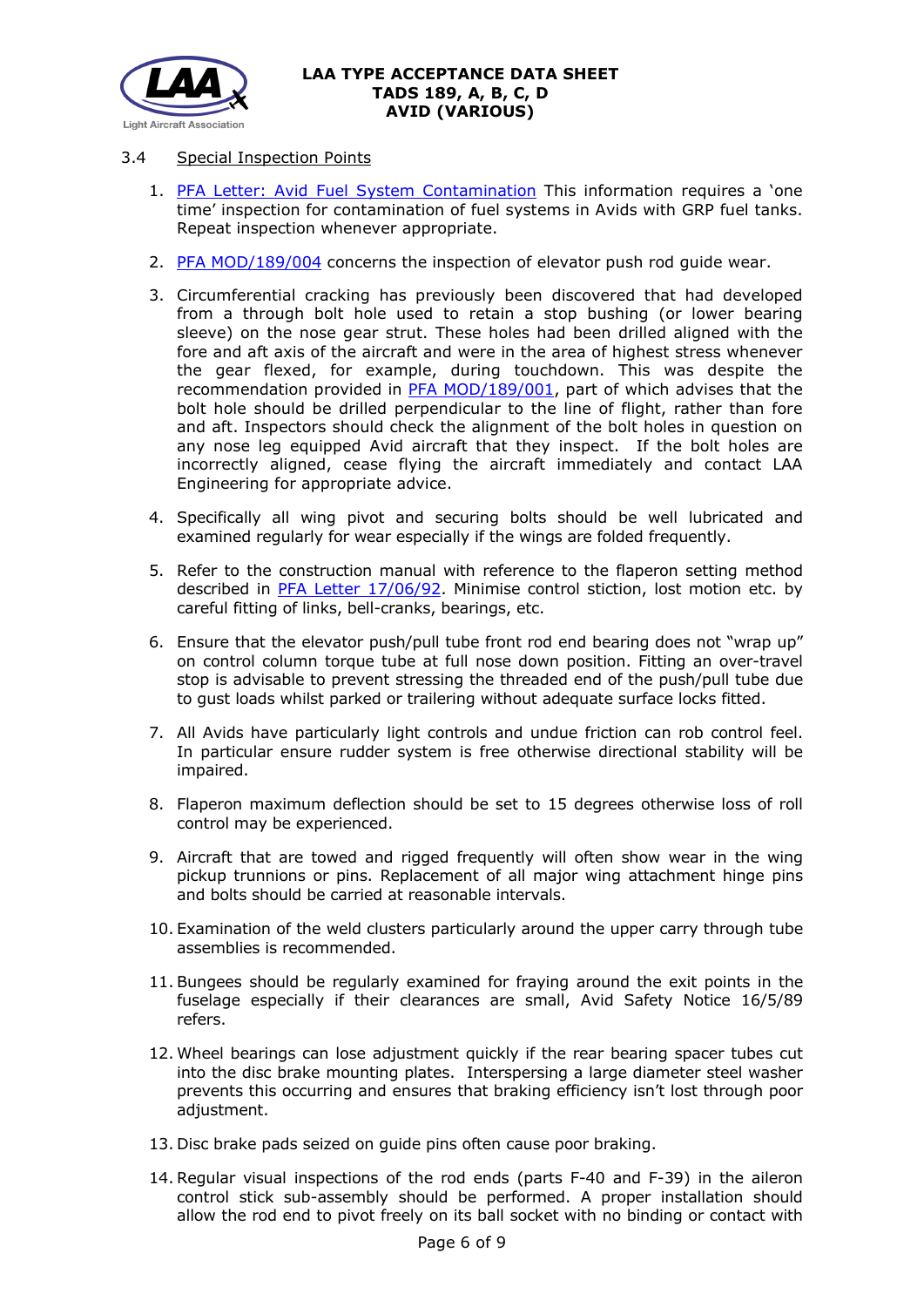

any adjacent parts, throughout the control stick's range of movement. Refer to [Avid Directory AD#004](http://www.lightaircraftassociation.co.uk/engineering/TADs/189/Avid%20Directory%20AD004%20Aileron%20Control.pdf) for further information.

- 15. It is important to ensure that jury struts remain tightly fastened to the wing lift struts. Refer to [Avid Directory AD#005](http://www.lightaircraftassociation.co.uk/engineering/TADs/189/Avid%20Directory%20AD005%20Jury%20Struts.pdf) for further information.
- 16. As with other Rotax equipped aircraft ozone damage to the rubber manifold connectors to the Bing carburettors is prevalent especially on older models with often the front unit showing worst cracking with age. Similarly rubber fuel feeder pipes and pulse line to the fuel pump are often found to be tired on many examples at renewal inspections.
- 17. Windscreens often exhibit cracking around the front carry through tube clearances and can be expected to require replacement as stop holes are rarely successful. Making a new screen using the old as a pattern is a simple task. Similarly door window panels suffer loss of clarity from fuel spillage which attacks the Lexan material. Using PVC base materials as replacements offers protection from fuel damage.
- 18. Cracked exhaust brackets occur on examples with poor initial construction and suggest either excessive engine vibration or over stiff mountings.
- 19. Exhaust ball joints on Rotax systems must be properly lubricated with Copperslip.
- 20. Broken radiator mount tabs on Mk 4 models are generally caused by loss of flexibility in the coolant hoses particularly in the port side. A useful source of replacements can be made from Morris Minor top and bottom hoses that have the correct internal diameters.
- 21. Heavy landings cause fuselage distortion that is easily determined. In the case of a tail-dragger the ladder section ahead of the seat front is sometimes distorted and pulled downwards. Bent members may be cut out and replaced with minimal fabric stripping. Tricycle undercarriage types often damage the section of bottom longeron aft of the main wing strut pickup through buckling and sometimes the diagonal tube running from the pickup cluster to the seatback centre similarly through buckling. In either case repair methods detailed in AC43.13 should be employed.
- 22. Due to ground loops etc, some aircraft have occasioned damaged flaperon hangers that may be repaired by approved methods agreed with the LAA. Refer to [PFA MOD/189/003](http://www.lightaircraftassociation.co.uk/engineering/TADs/189/PFA%20MOD%20189%20003%20Flaperon%20Hanger%20030807.pdf) for further information.
- 23. Due to the difficulty of proper lubrication, nose legs are prone to stiffness and possible seizure resulting in flight handling difficulties when the leg and wheel fail to centralise when airborne. Nose legs should be regularly checked for stiffness and the leg dismantled and lubricated if necessary.
- 24. The biggest single factor in reported accidents has been loss of control during landing, but loss of power or complete engine failure has featured in half a dozen or so forced landings.
- 25. Aircraft have been lost to fire when fuel system leaks have developed, so inspectors should pay particular attention to ensuring the integrity of fuel system pipes and connections.
- 26. Flaperon Mass Balance It has become apparent that due to the aging fleet of Avid types that understanding of the correct procedure for correctly balancing the flaperons may be less widespread, potentially leading to improperly balanced surfaces. Note that the flaperon mass balances for Avid types are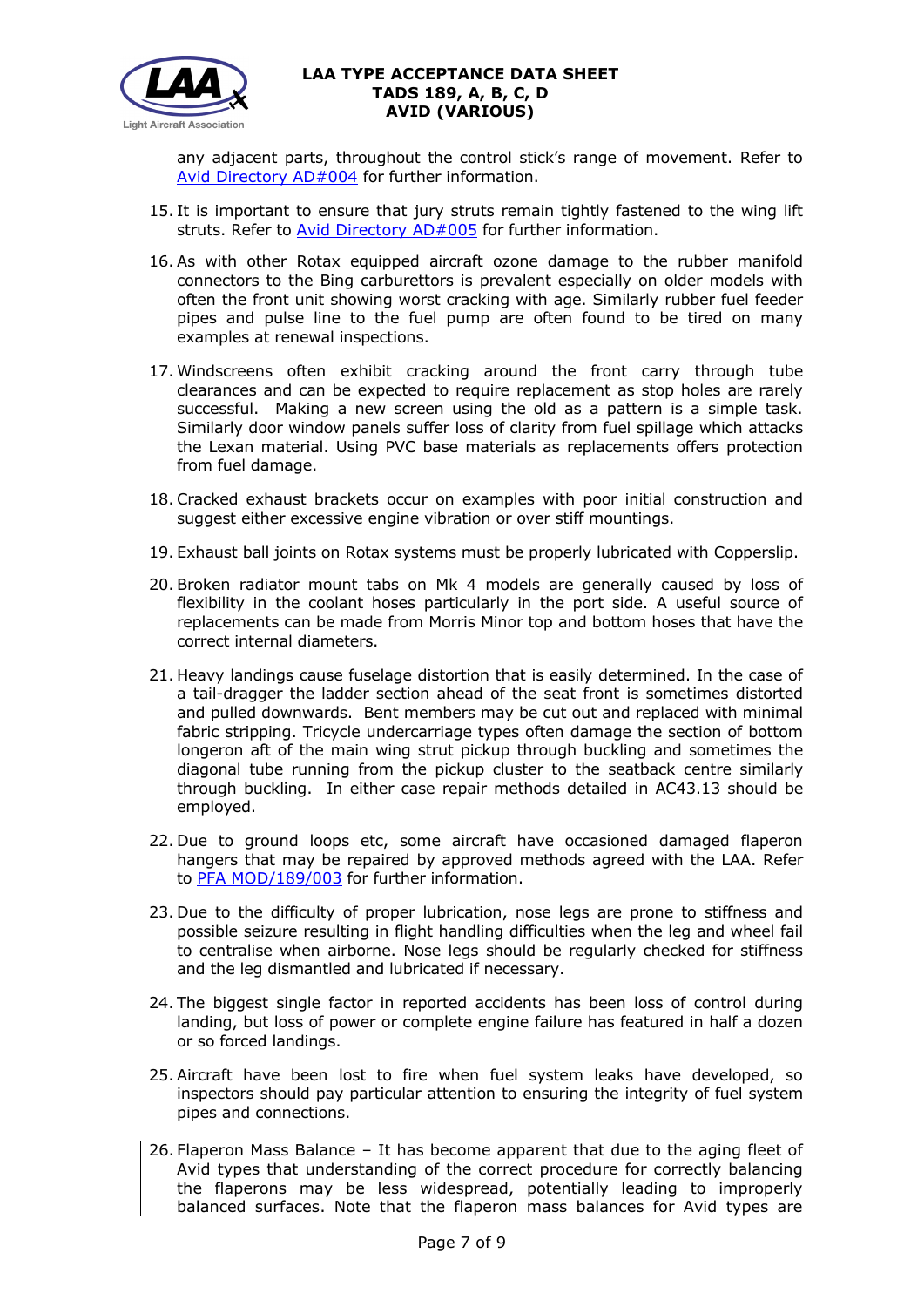

provided slightly overweight and require 'trimming' down to the correct weight to balance a particular aircrafts flaperon(s). An extract for the original guidance can be seen below.



3.5 Special Test Flying Issues

- 1. No problematic handling procedures except a high sink rate on the Speedwing types if the approach speed is allowed to decay below Vstall  $\times$  1.3, particularly at gross weight operation.
- 2. The stall speed is very weight dependent and can range between 48-55 mph at gross. Full span variants range between 42-49 mph under the same conditions.
- 3. The type is in theory capable of lifting its own empty weight again as useful load so test pilots and operators should expect a wide range of handling characteristics between solo and gross.
- 4. Check that there is a reasonable correlation between indicated airspeed and actuality. Some builders have installed instrument static sources of a dubious nature resulting in considerable instrument error. Simple filtered sources taken from within the cabin have in most cases provided a fair indication of actual airspeed at least in balanced flight.
- 5. Observe EGT limits especially at part throttle settings for over lean mixtures. Overly high readings may also be due to improper propeller matching or incorrect probe position.
- 6. C models can suffer from poor engine cooling due to the radiator position or cowl leakage especially in high alpha climbs.